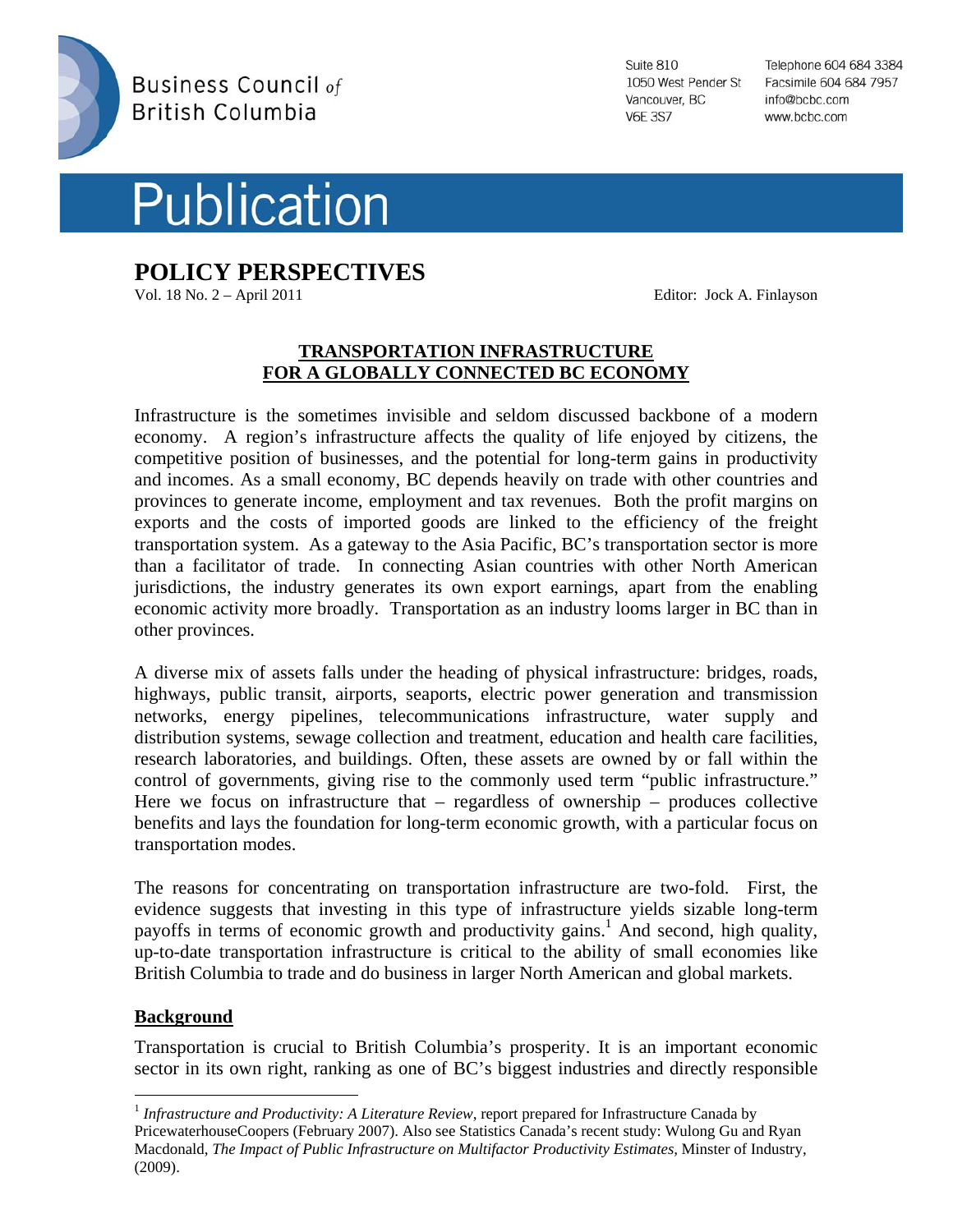

for roughly 6% of the province's GDP and 112,000 jobs, according to the most recent  $data.<sup>2</sup>$ 

BC's roughly \$30 billion in international exports are shipped by a range of modes. The marine share of exports fell for many years as containerization became more prevalent and the road and rail modes benefited. More recently, however, the rise of Asia has resulted in large gains in marine exports.

Nationally, the value of merchandise shipped by water grew by more than 200% between 2002 and 2008.<sup>3</sup> In contrast, exports via the road network grew only 25% over the same period, while rail exports increased by 37%. Exports by air doubled over this period. These categorizations, however, simply represent the final mode used in exporting goods. The reality is that today's transportation network in highly integrated.

Indeed, intermodality is a key trend in global freight transport. Intermodal transportation refers to the integration of shipments across modes, typically using single administrative systems and rates, where goods move in containers.<sup>4</sup> Containerization has produced sizable gains in productivity and is a key trend spurring the growth of global trade.5 With the rise of intermodal systems for transporting goods and commodities over long distances, rail and truck modes have to some extent become more complementary than competitive.

 $\overline{a}$ 



In terms of ocean-going trade, increasing North American demand for finished goods manufactured in Asia presents an opportunity to strengthen BC's competitive position among North American gateways. Most US west coast ports function essentially as import points and have a high proportion of empty containers on the return trip to Asia. Many backhaul containers leaving Los Angeles and Long Beach also often carry low-value backhaul commodities such as recyclable steel or paper. By some estimates, two-thirds of

 $2^2$  The GDP figure is for 2009 and the employment number is for 2010; these figures do not include warehousing, which is often aggregated into the transportation sector.

<sup>&</sup>lt;sup>3</sup> North American Transportation Statistics Database. As evident in Figure 1, exports via all modes fell sharply in 2009 when global trade collapsed. Growth through 2008 is used because it better reflects underlying trends.

<sup>&</sup>lt;sup>4</sup> Jack Short, "Challenges for Transport Policy in Europe: Supporting Intermodality," European Conference of Ministers of Transport, Intermodal Summit (December 10, 2002).

 $<sup>5</sup>$  It is estimated that a 40,000 tonne container ship requires 750 person-hours to be unloaded; a similar cargo</sup> unloaded by traditional methods would have required some 24,000 person-hours. Ships that once had to spend 25 days in port can now be turned around in two days. Ibid.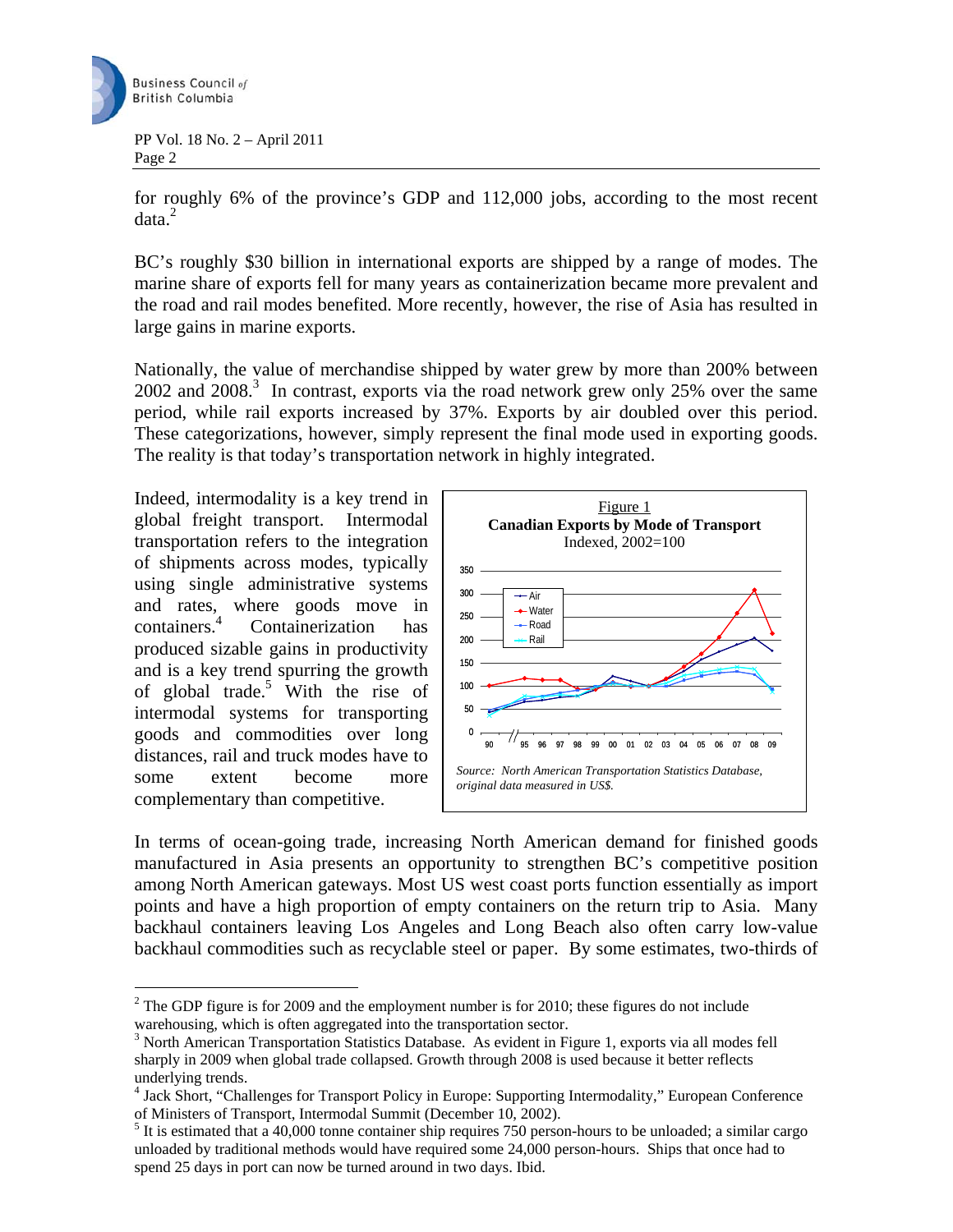

the containers leaving the large US west coast ports are either empty or filled with low-value products, resulting in economic inefficiencies and avoidable emissions.<sup>6</sup> BC's potential advantage over the US west coast ports lies in the volumes of value-added outbound goods that can be shipped to Asia through Vancouver and Prince Rupert, thus boosting the efficiency of trade. The Port of Prince Rupert still has a relatively high share of empty containers on the backhaul, but the share has declined sharply over the past year with the growth of exports from western Canada to Asia.



## **Ports and Airports**

Port Metro Vancouver (PMV) is Canada's biggest port measured by tons of total throughput. PMV is at the heart of the Greater Vancouver Gateway – one of BC's most important economic engines. It plays a critical role in facilitating export shipments of many Canadian resource goods – lumber, pulp, potash, coal, sulphur, and a host of agricultural commodities. PMV is also a key container port, ranking third among west coast North American ports in container volumes handled in 2008. From 2000 to 2008, container volumes moving through PMV rose by 103%, the biggest gain among west coast ports. With the global recession, however, total container volumes dropped 14% in 2009. In 2010, trade recovered and the volume of container shipments through PMV surpassed the pre-recession peak. The merger of the three previously separate Lower Mainland ports –

Vancouver, Fraser and North Fraser – is making it easier to brand and market the new amalgamated port around the world.

The creation of PMV is timely, as governments and businesses gear up to build on BC's position as Canada's Asia-Pacific Gateway. The opportunities to strengthen BC's ports system by adding capacity and improving efficiency to capture a bigger share of Asia-Pacific trade are timesensitive. They depend not only on capacity and backhaul efficiencies, but also on the fee and taxation structures in

 $\overline{a}$ 



<sup>6</sup> BC Stats, "Will BC Miss the Boat on Port Expansion?" *Exports* (June 2006).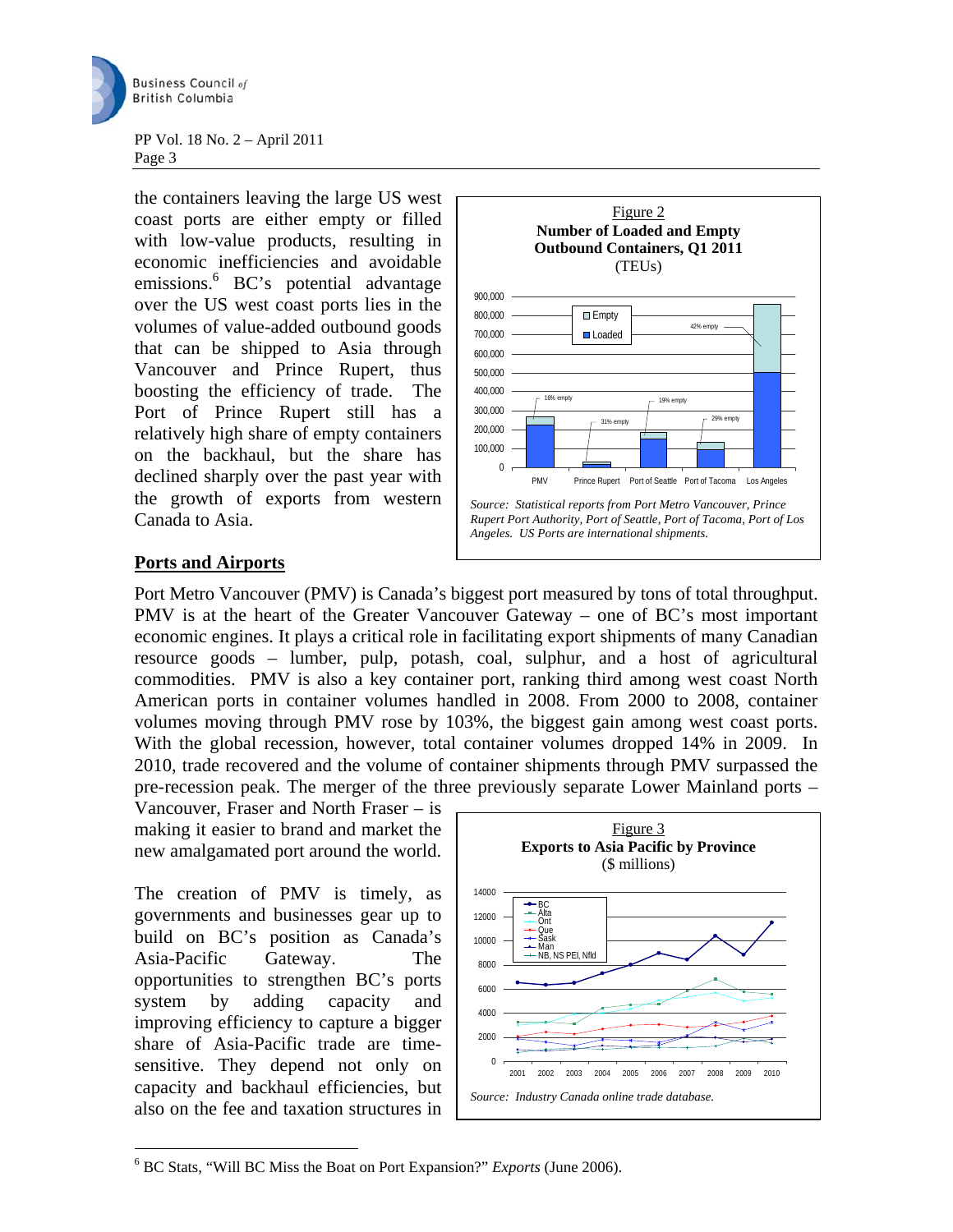

place in competing US and Canadian jurisdictions. The completion of new containerhandling facilities at the Port of Prince Rupert has further enhanced BC's gateway position. With a strong orientation to China and the container segment still in growth mode, Prince Rupert was the only west coast port to see higher business volumes during the recession. Container traffic through Fairview Terminals in Prince Rupert jumped 45% in 2009, followed by a 30% gain in 2010. BC shipments of lumber to China have soared over the past few years, helping to propel a record number of containers through Prince Rupert in 2010. Fairview was reportedly the fastest growing container terminal in North America in 2010, and the  $8<sup>th</sup>$  fastest in the world.<sup>7</sup> The value of coal shipped to China has gone from close to nil a few years back to \$833 million in 2010, resulting in big gains in bulk commodity shipments through the port as well.

Four-fifths of the overseas cargo going into Prince Rupert is ultimately bound for the United States. The port, Canadian National Railway and other agencies are making significant investments that will eventually increase Prince Rupert's container capacity to 2 million TEUs $<sup>8</sup>$  per year, putting it on a par with Seattle and Tacoma.</sup>

The port business is highly competitive. A number of US ports are mounting their own expansion plans.<sup>9</sup> To win new and maintain existing business, BC ports need to emphasize the twin advantages of two-way cargo capacity and proximity to Asia. Vancouver is one day, and Prince Rupert two days, closer to Asia than are the California-based US ports.

For freight goods, two-way trade with the United States is conducted primarily via truck. The Pacific Highway border crossing is BC's busiest road port of entry for freight, and the shipping point for about one-quarter of all goods entering or leaving the province. It should be noted, however, that trade has yet to return to its pre-2001 levels.<sup>10</sup> Growth of truck traffic at the Pacific Highway and other freight border crossings combined with the increased security measures implemented since September 2001 have magnified the problems of congestion and delays at Canada–US border crossings. This underscores the need to move forward with the new security perimeter initiative recently announced by the Canadian and US governments.

British Columbia's airports also contribute to the ability of local businesses and citizens to engage in international and domestic commerce. While past expansions at both the domestic and international terminals at Vancouver International Airport (YVR) have allowed the airport to handle more passengers, forecast increases in passenger travel are prompting YVR to develop plans for a third runway that will enable it to accommodate roughly double the number of passengers (33 million) and 484,000 takeoffs/landings by

 $\overline{a}$ 

<sup>9</sup> Both Long Beach and Los Angeles ports have multi-billion dollar expansion plans, and under 2007 legislation the state of California made \$2 billion available for goods movement improvements across the state, including port and Alameda Corridor expansions (California Business, Transportation & Housing

<sup>&</sup>lt;sup>7</sup> Prince Rupert Port Authority, January 2011 press release, reported growth for September 2010.

<sup>8</sup> One TEU is a 20-foot equivalent contained unit.

Agency and California Environmental Protection Agency, *Goods Movement Action Plan*, January 2007). <sup>10</sup> BC Stats, "Border Congestion Threatens Trade," *Exports* (August 2004) and BC Trucking Association (2008).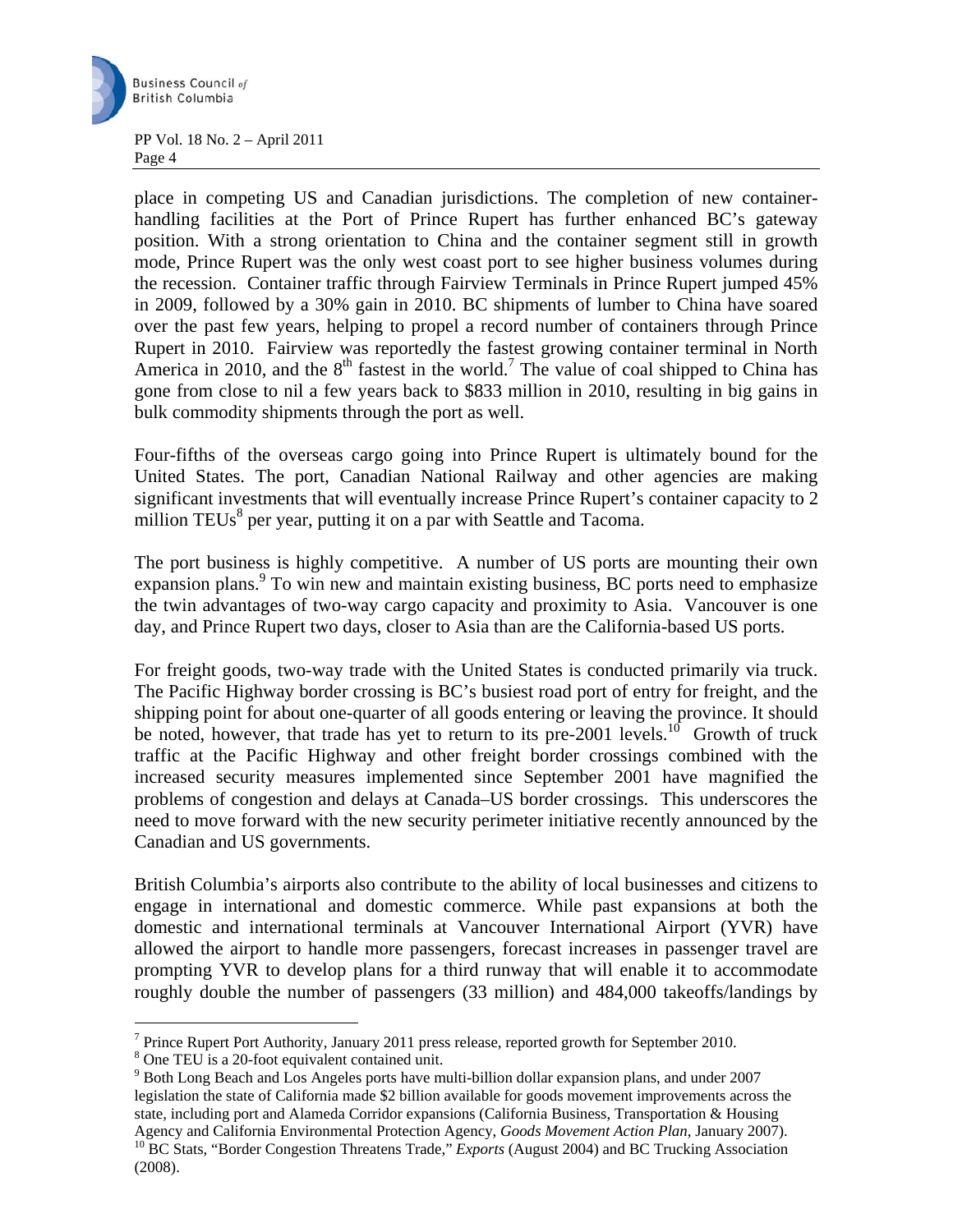

 $2027<sup>11</sup>$  Like the ports, the relative proximity of BC's biggest airport to Asia provides a time saving for serving the trans-Pacific market, which furthers the goal of making YVR a more competitive hub within North America.

British Columbia's geographic location vis-à-vis Asia is an advantage on which the province and Canada can capitalize. To do so, policymakers have to understand the competitive environment in the airline industry, including the cost structures facing carriers and airports in western US cities and the impact of Canadian air policy on the opportunity to attract more carriers to YVR and other BC airports. In contrast to the situation in Canada, major American airports often have access to infrastructure financing tools such as tax-exempt bonds and also benefit from significant direct public sector investments. The US has also been more aggressive than Canada in negotiating liberalized market access arrangements with other countries. Bilateral "open-skies" agreements with Pacific Rim trading partners like South Korea would facilitate trade and travel between Canada and key Asia economies. The Business Council believes there is a pressing need to overhaul Canadian air policy to foster greater connectivity with outside markets.

## **The Pacific Gateway Program and Strategy**

British Columbia's west coast location and the rapid growth of trade between North America and Asia have fostered an interest in strengthening the province's position as Canada's Pacific Gateway. Over the past few years, the BC and federal governments have made building the Pacific Gateway a priority. This involves more than just investing in roads, bridges and public transit in the Lower Mainland. Moving commodities, intermediate and finished goods through Port Metro Vancouver and to and from the Port of Prince Rupert depends as well on rail infrastructure and service levels, the capacity of intermodal yards (where containerized goods can transfer between trucks and trains or onto or off of ships), and the scope of deepwater ports. The northern region of the province has begun to benefit, and stands gain more in the coming decade, from investments in the Port of Prince Rupert and the development of Prince George as a transportation hub for intermodal freight for finished goods arriving from Asia destined for the US "heartland" markets, as well as for commodities bound the other direction.

Globalization, the development of longer and more complex supply chains, and the shift to "just-in-time" manufacturing are all contributing to greater use of multiple freight conveyances. Efficient intermodal connections are important to the rest of Canada, as the Pacific Gateway is dominant channel for transporting Canadian exports to the Asia-Pacific region. British Columbia accounts for about 35% of all Canadian exports to Asia-Pacific markets, but fully 72% of all Canadian exports to this region go through the Pacific Gateway.

A cautionary note regarding the move toward seamless, just-in-time supply chains has been the "thickening" border with the United States in the post-9/11 period, a development which has led to delays and uncertainty in the delivery of intermediate inputs as well as

 $\overline{a}$  $11$  YVR (2006).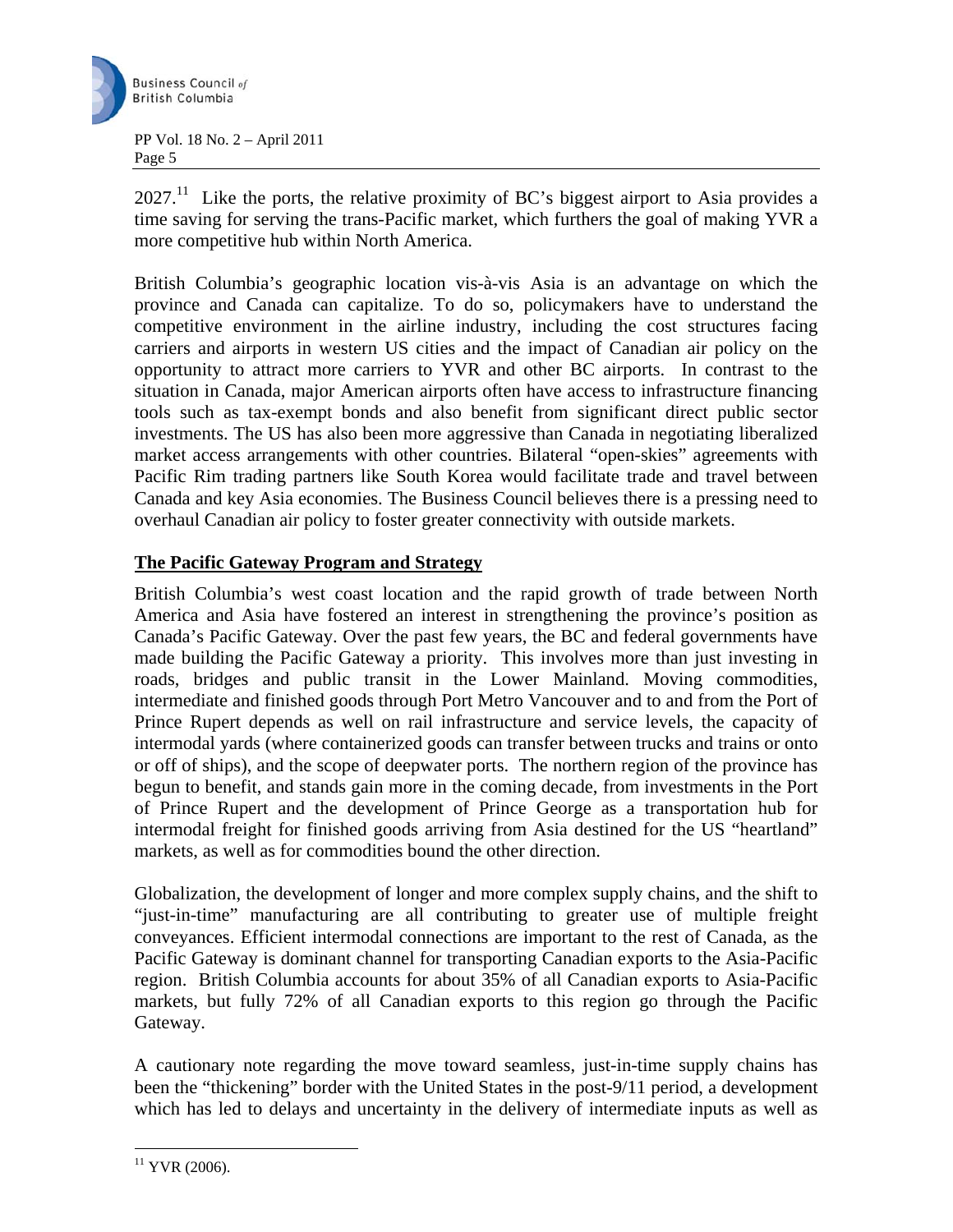

 $\overline{a}$ 

#### PP Vol. 18 No. 2 – April 2011 Page 6

final goods. Delays caused by border security issues are now cited as a top concern of manufacturers on both sides of the border, as they seek to transfer parts, components and other inputs back and forth in the integrated North American economy. Many finished goods manufacturers are finding it prudent to warehouse stocks of intermediate inputs in order to reduce the risks associated with border delays.

| Table 1                                       |               |               |         |
|-----------------------------------------------|---------------|---------------|---------|
| <b>Share of Canada's Exports Through</b>      |               |               |         |
| <b>The Pacific Gateway</b>                    |               |               |         |
|                                               | Canada's      | Total exports | Share   |
|                                               | total exports | through BC    | through |
|                                               | \$M           | \$M           | BC(%)   |
| $Asia*$                                       | 33,429        | 24,237        | 72.5    |
| Japan                                         | 8,314         | 7,156         | 86.1    |
| Korea, South                                  | 3,527         | 2,795         | 79.2    |
| Taiwan                                        | 1,109         | 839           | 75.6    |
| Indonesia                                     | 972           | 709           | 73.0    |
| China                                         | 11,160        | 8,045         | 72.1    |
| India                                         | 2,146         | 1,174         | 54.7    |
| Hong Kong                                     | 1,499         | 783           | 52.2    |
| Other Asian countries                         | 4,702         | 2,736         | 58.2    |
| Source: Transportation in Canada, Table EC19. |               |               |         |

Since each of the transportation modes operates under different governance and financing regimes, developing a highly competitive Pacific Gateway depends on integrated planning. The various modes must work together to efficiently move people and goods around a region, across BC, and to and from external markets. This can present a challenge for developing and managing transportation infrastructure. For example, decisions about increasing rail network capacity to handle a greater volume of imports cannot be made without reference to the impact of additional rail traffic on ports (where are the extra sidings going to go?) or the road network (how can congestion be managed with more trucks on the road?). This points to the benefits of an integrated approach to transportation infrastructure investment, such as the provincial government's Gateway Program.<sup>12</sup> More broadly, the emergence of an integrated, collaborative governance structure around the Gateway Strategy is a positive sign and serves as a promising model for other, multi-modal infrastructure projects.

For British Columbia, the economic benefits of becoming a leading Pacific Gateway will only be realized if governments cooperate and engage with private sector interests to ensure that infrastructure investments are made in a timely way and that the fiscal and regulatory climate is aligned with the goal of growing Gateway-related businesses. The Business Council sees the Gateway Strategy as critical to BC's economic future -- and to that of Western Canada as a whole. Success depends on taking action to make the province an efficient, cost-competitive port of entry, at a time when all Canadian gateways are grappling with public-sector-supported competition from American west coast points of entry. In its recent budget, the federal government included plans to allow the Ridley Terminals facility to borrow on capital markets to finance much needed expansion plans. Hopefully this measure will be implemented following the May federal election.

<sup>&</sup>lt;sup>12</sup> The Gateway Program is a multi-sector and -stakeholder initiative that is intended to increase efficiencies of commercial goods movement within and through the Lower Mainland, and comprises rail, road and port improvements.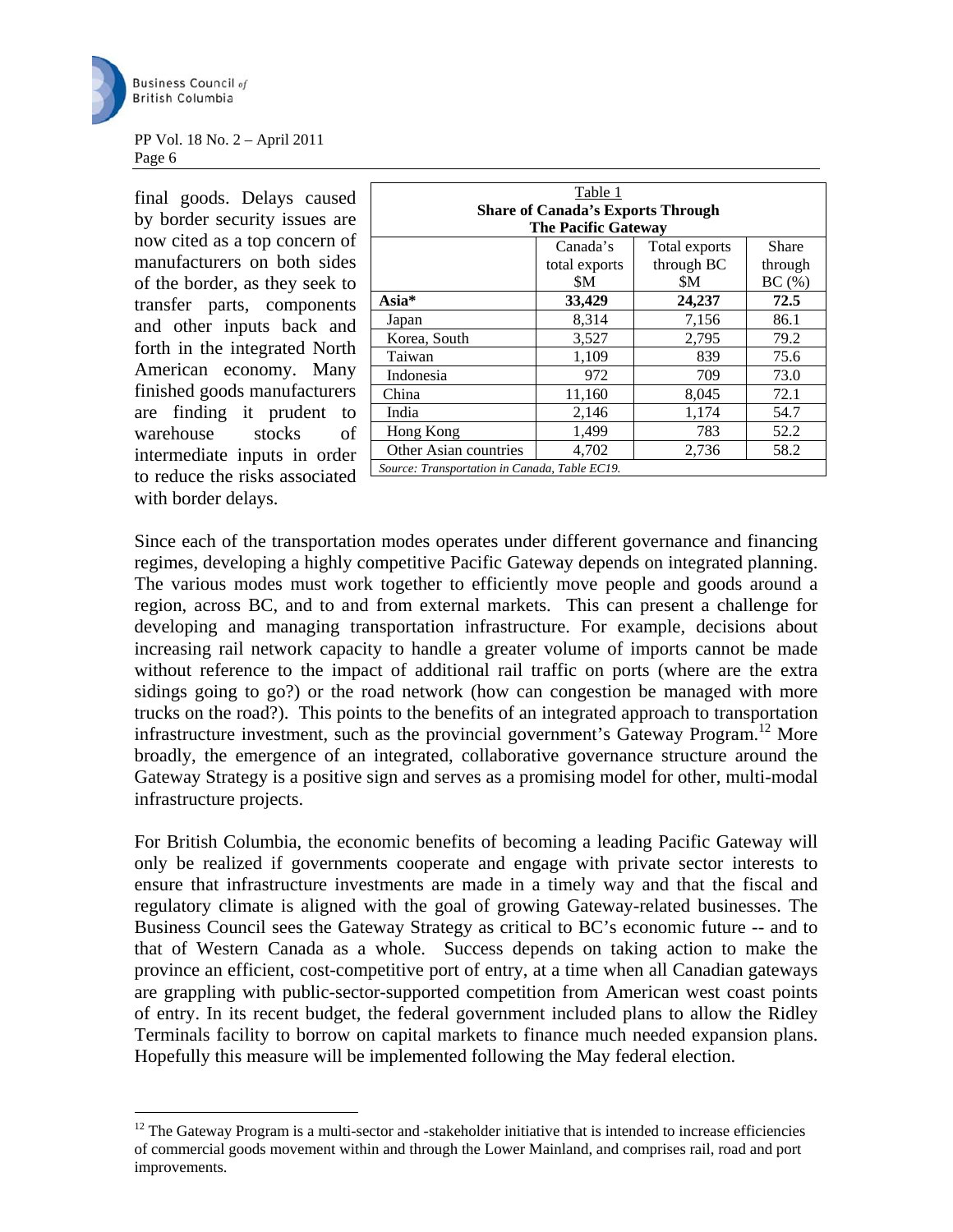

## Box 1 **BC's Strategic Road Network**  Hwy 1 – Trans Canada Highway: Victoria to Alberta border Hwy 2 – Dawson Creek to Alberta border Hwy 3 – Southern Trans-Provincial/Crowsnest: Hope to Alberta border Hwy 5 – Coquihalla: Hope to Kamloops Hwy 5 – Yellowhead Highway: Kamloops to Tête Jaune Cache (junction w/ Hwy 16) Hwy 6 – Canada/US border south of Nelson to Vernon Hwy 16 – Yellowhead Highway: Prince Rupert to Tête Jaune Cache & Alberta border Hwy 19 – Island Highway: Nanaimo to Port Hardy Hwy 97 – Canada/US border at Osoyoos to Fort Nelson and Yukon border Hwy 97C – Okanagan Connector: Merritt to Peachland *Source: BC Ministry of Transportation*

## **The Provincial Road Network**

British Columbia's strategic road network encompasses the Trans-Canada Highway, other arteries of the national highway system, and a number of important provincial highways (Box 1). The province is responsible for over 7,500 kilometres of primary roads, while Parks Canada is responsible for all roads in national parks in BC (approximately 1,500 km), including 100 kilometres between Revelstoke and the Alberta border.<sup>13</sup> Aging of the province's primary highways, together with increased demands on them, indicates that highway expansion, if not new construction, is necessary in several areas of the province.

British Columbia's primary highway network is an essential part of the infrastructure that allows our economy and society to function. Lack of maintenance results in slower travel and prompts efforts by some users to find alternate routes. An inadequate major road network contributes to costly delays in moving goods, compromises the livelihoods of those servicing the trucking industry along the routes, and – for commodities bound for overseas market – increases the risk that BC ports could lose business to Seattle and other competing US gateways.

The recent impetus of governments to fund transportation infrastructure projects for shortterm economic stimulus should be sustained over the medium-term, to ensure completion of needed improvements to the highway network. The federal government has committed to increase funding for municipalities through the Gas Tax Fund (\$2 billion per year), and it previously announced investments in gateways and border crossings. The 2011 federal budget proposed legislating the \$2 billion Gas Tax Fund for municipalities on a permanent basis. Significant infrastructure spending was a major component of the federal government's 2009 and 2010 "stimulus budgets" but these outlays will gradually wind down over the next year.<sup>14</sup>

 $\overline{a}$ 

<sup>&</sup>lt;sup>13</sup> Transport Canada, *Freight Transportation in British Columbia, Final Report* (March 2002).<sup>14</sup> Government of Canada, *Budget 2009 and Budget 2010*.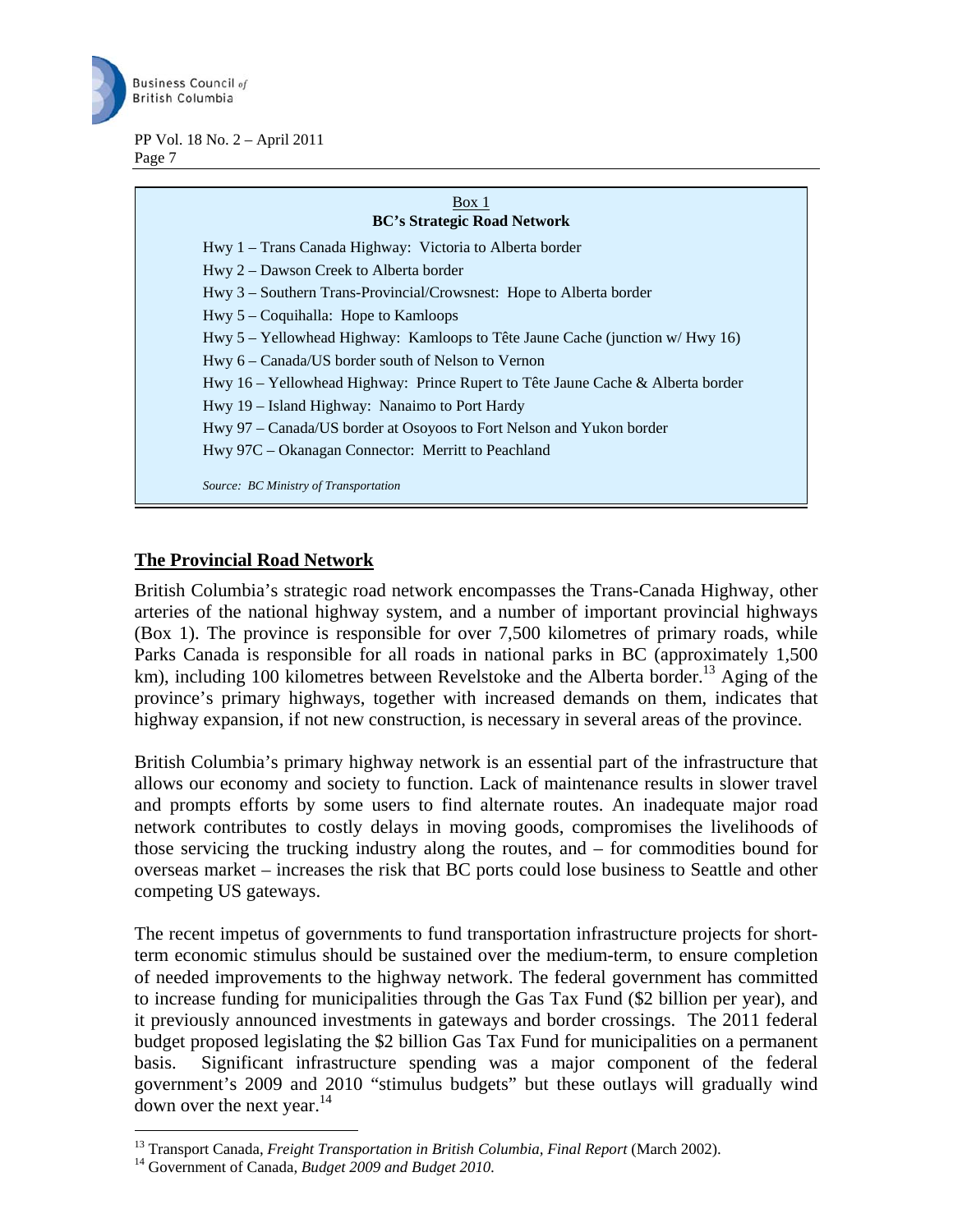

 $\overline{a}$ 

PP Vol. 18 No. 2 – April 2011 Page 8

The combination of neglected maintenance and steady growth in truck traffic and other travel on the NHS and other primary highways has taken a toll on the roadbed, due in part to the increased popularity of containerization and the greater length and weight of trucked cargo. Severe weather conditions during portions of the year add to the maintenance and repair requirements of many BC highways. For example, the original segment of the Coquihalla Highway between Hope and Merritt is over 20 years old and requires upwards of \$2 million in repairs per year. The longer a highway is left before major maintenance is conducted, the more costly it becomes. According to a study by the BC Ministry of Transportation, one kilometre of highway costs \$65,000 to rehabilitate after 12 years, but the figure rises to over \$400,000 after 20 years.<sup>15</sup>

In the lower mainland the Port Mann Bridge and the South Fraser Perimeter Road projects will significantly enhance the region's transportation network. Replacement of the Port Mann Bridge and the related Highway 1 expansion will alleviate congestion on the region's main road connection with the rest of the province and country, improve safety, and reduce commuting times. The project will allow for rapid bus service along the corridor. Transit does not currently cross the bridge, because congestion does not permit transit schedules to be maintained. The South Fraser Perimeter Road is a new, four-lane highway running along the south side of the Fraser River from Deltaport Way in southwest Delta to 176th Street (Hwy 15) in Surrey, with connections to Highways 1, 15, 17, 91, 99, and TransLink's Golden Ears Bridge. This project has received strong support from the Business Council and many other industry organizations.

## **Principles for Transportation Infrastructure Planning**

Transportation infrastructure projects like those included in the Gateway Strategy give rise to a number of observations on strategic infrastructure planning and investment in today's economic and fiscal climate.

First, the types of financing contemplated for the infrastructure projects will certainly include arrangements that take advantage of private sector expertise, under the general category of public private partnerships (P3s). Historically, funding transportation projects in Canada has been the responsibility of senior levels of government, with little role for private finance. This situation has been changing over the past decade, notably in BC and Ontario, as governments pursue opportunities to tap private sector funding and expertise to accelerate infrastructure development and better manage the risks of large capital outlays.

In British Columbia, Partnerships BC is responsible for reviewing public projects over \$20 million for their potential structuring as P3s. It brings together provincial ministries and agencies and private sector partners, and structures and implements agreements among the parties to conduct major public projects that benefit the public interest. The rationale is that in some cases, using P3s allows desired infrastructure improvements can be done faster,

<sup>15</sup> Ministry of Transportation, "Coquihalla Maintenance and Operations Arrangement", *Backgrounder* (May 6, 2003).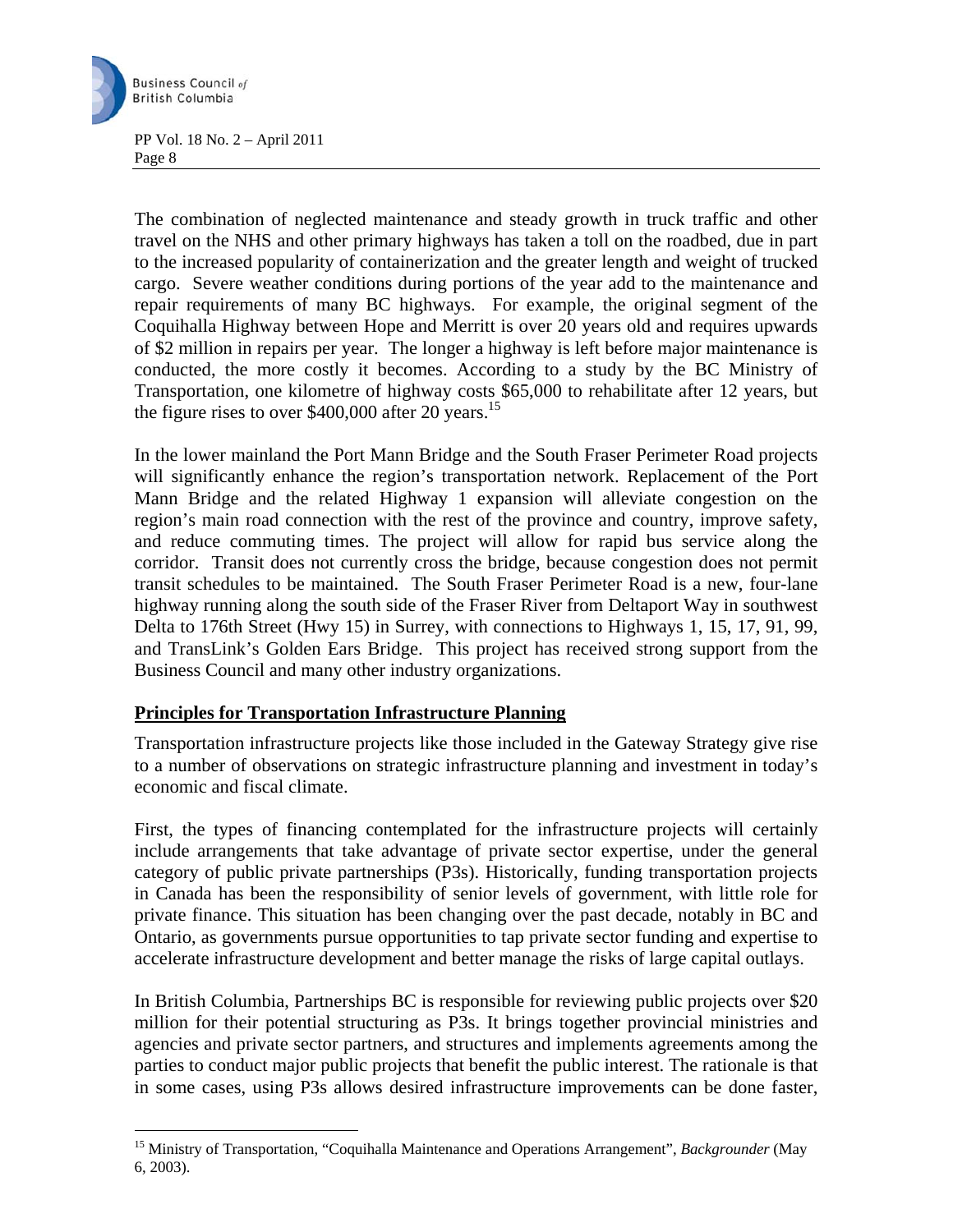

more efficiently and at a lower direct cost (and risk) to taxpayers. At the federal level, the 2008 budget announced the creation of a federal P3 office which has since become operational. Other provinces are moving in the same direction. All of this underlines the growing interest across the country in tapping private sector expertise and finance for needed infrastructure projects. The same trend is becoming evident in the United States.

A second point concerns the manner in which transportation

 $\overline{a}$ 

## Box 2 **Transportation Infrastructure Planning Principles**  1. The P3 development model is suitable for most large transportation infrastructure projects, and will likely be pursued 2. Tolls raise revenue to offset development costs, and when set at the right level represent a demand side management measure to mitigate over-usage. 3. Pricing the usage of roads and/or bridges helps shift users' thinking about the costs of providing public infrastructure. 4. Planning for transportation infrastructure should incorporate realistic life-cycle cost estimates and allow

for maintenance and upgrades. Canadian governments (all levels) choose new construction over renovation by an 80:20 ratio (Infrastructure Canada (2006).

projects are expected to help pay for themselves: several of the road projects comprising part of the Gateway Program are proposed to be tolled (including the Port Mann), both to generate revenue and as a demand-side management (DSM) measure. There is little doubt that capacity expansions on Greater Vancouver's roads are necessary. However, as governments move ahead with new road and bridge investments, it is important not to overlook DSM. Various studies and the experiences of other jurisdictions suggest that well-designed measures that moderate demand can influence traffic patterns and ease congestion. Demand side management techniques, such as HOV (high occupancy vehicle) and HOT (high occupancy/toll) lanes, should be incorporated into planning, as they can reduce congestion and provide for better overall life-cycle costing for new transportation infrastructure.

A third and related point is that as the road elements of the Gateway Strategy and Gateway Plan are developed, an opportunity is emerging to shift users' thinking about the costs of providing infrastructure. Major roads around the province are not yet priced in any way, reflecting the prevailing view that they are "public goods" which ought to be paid for by all taxpayers, not users. The only toll road – until recently – was the Coquihalla Highway between Hope and Merritt. The Golden Ears Bridge spanning the Fraser River between Langley and Pitt Meadows is tolled, and this will also be the model for the replacement Port Mann Bridge. An examination of options for reducing traffic congestion in Canadian cities concluded that "appropriately designed road-pricing schemes are the best instrument."<sup>16</sup> Revenues raised can be allocated to help finance infrastructure development and maintenance.<sup>17</sup>

<sup>16</sup> Robin Lindsey, "Congestion Relief: Assessing the Case for Toll Roads in Canada," *C.D. Howe Institute Commentary* (May 2007).<br><sup>17</sup> This is done in Arizona, where the Highway User Revenue Fund provides monies for highway and bridge

improvements. One difference from the proposal suggested here is that in the case of the Arizona Fund